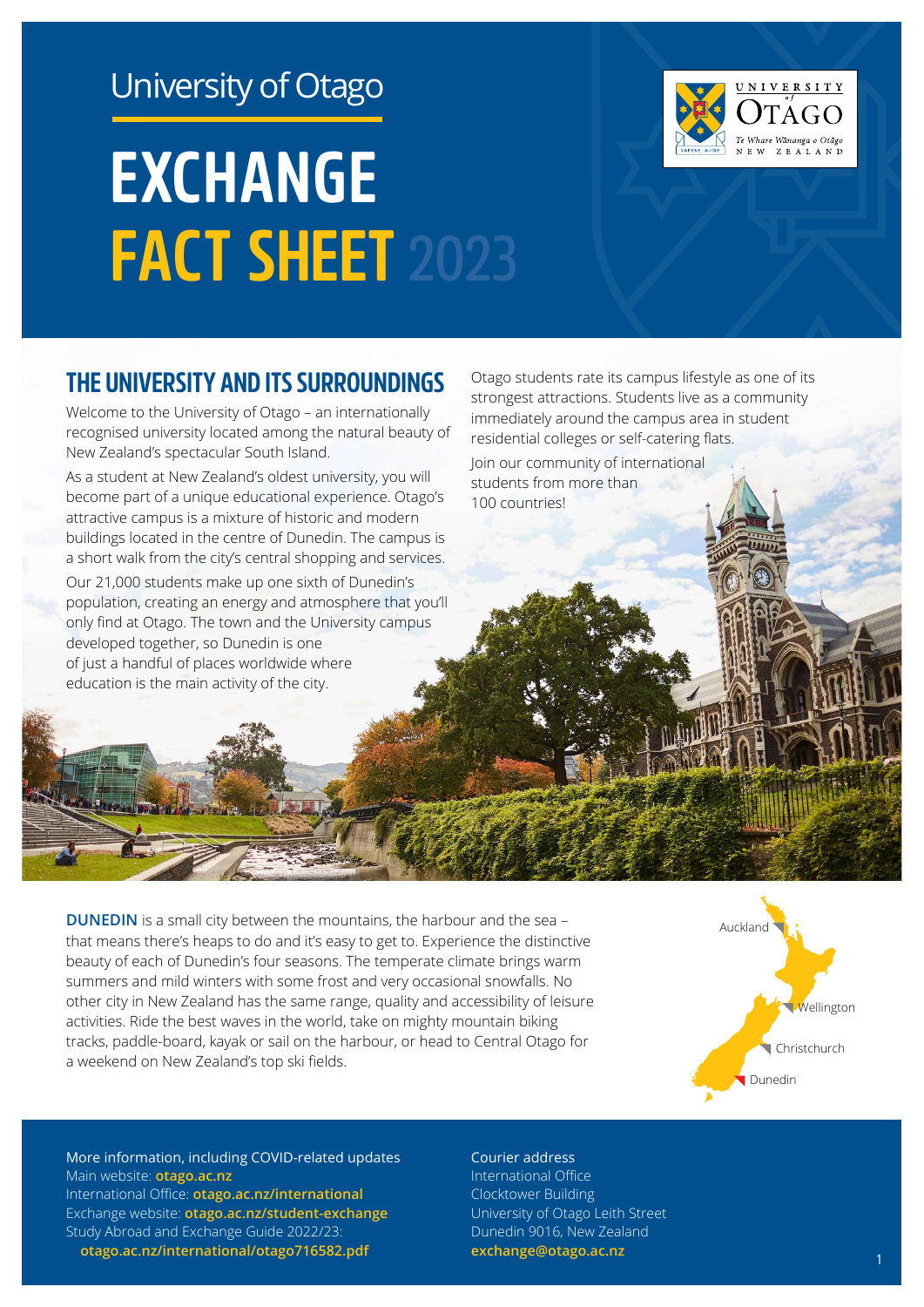# **EXCHANGE INFORMATION**

#### **Campus**

Exchange students attend courses offered at the Dunedin campus only.

#### **Academic year**

The academic year is divided into two main teaching periods (semesters), and a Summer School. Summer School: January to February Semester 1: February to June Semester 2: July to November Key dates: **[otago.ac.nz/news/events/keydates](http://otago.ac.nz/news/events/keydates)** Minimum duration: Summer School (January)





#### **Course load**

- Exchange students are required to maintain a full-time student status while at Otago.
- Minimum course load: 54 points per semester (three papers).
- Recommended course load: 54–72 points per semester (three or four papers).
- An Otago Academic Adviser will only approve a programme of five papers per semester in exceptional circumstances.
- Entry to any course (except 100-level) is based on relevant academic background.

#### **Explore courses**

- [Study options when English is a second language](https://www.otago.ac.nz/international/otago702094.pdf)
- [Discover Aotearoa/New Zealand: A selection of New](https://www.otago.ac.nz/international/otago698256.pdf)  [Zealand and Pacific-focused courses](https://www.otago.ac.nz/international/otago698256.pdf)
- [Discover Aotearoa/New Zealand: Fieldwork courses](https://www.otago.ac.nz/international/otago696798.pdf) [Law courses](https://www.otago.ac.nz/law/undergraduate/international/)

## **Restricted programmes**

Medicine, Dentistry, Psychiatry, Physiotherapy, Pharmacology, Pharmacy or any other clinical course are not open to exchange students. Some Otago courses such as MBA, Wildlife Management and Master of Science Communication are restricted in admissions.

### **Academic requirements**

Students are required to have a minimum B average grade (70%) in order to gain admission to the University of Otago.

### **English proficiency**

Students must be competent in the use and understanding of written and spoken English. Information on minimum entry requirements for international students is available at: **[English language requirements](https://www.otago.ac.nz/international/future-students/entrance-requirements/english-language-requirements/index.html)**

We will accept the Otago English Language Proficiency Statement completed by your office.

#### **Mandatory insurance**

- Studentsafe-University is Otago's recommended insurance policy.
- This is a comprehensive travel and health insurance.
- Registration is automatic.
- Alternative insurance policies may be assessed up to six weeks before you start at Otago.

#### **Visa**

All exchange students must obtain a student visa **prior to their arrival in New Zealand**.

#### **Examination**

Students must sit their final exams while still on the Otago campus.

Further information: **[otago.ac.nz/exams](http://otago.ac.nz/exams)**

#### **Transcripts**

From 2023 students will access their University of Otago transcript on **[My eQuals](https://www.otago.ac.nz/study/otago653691.html)** (a NZ\$30 one-off fee will apply). There are a number of ways that the University of Otago digital documents can be shared with another university, and students should check with the home university about their preferred method for receiving these documents.

#### **Prepare for Otago**

A free course for new exchange students is run in February. The course covers study, language and cultural skills. A limited number of places are available. Students are encouraged to apply early.